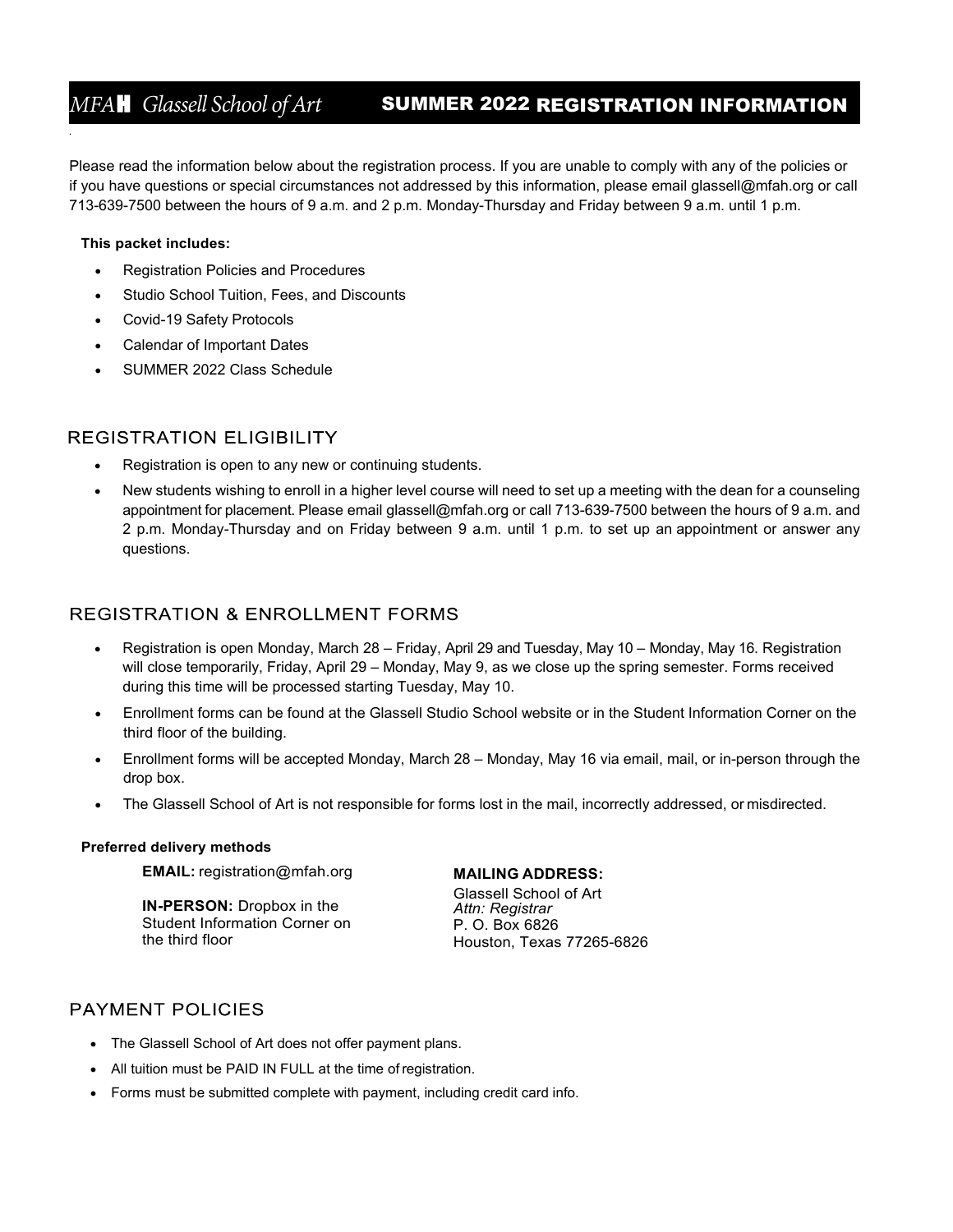# MFA**H** *Glassell School of Art* **SUMMER 2022 REGISTRATION INFORMATION**

# STUDIO SCHOOL TUITION, FEES & DISCOUNTS

## **Tuition & Fees**

*.*

| \$725 In-Person Studio Courses<br>Tuition & Parking: \$700 Class Fee: \$25                                                       | \$800 In-Person Studio Courses<br>Tuition & Parking: \$700 Class Fee: \$100                                  | *** Online & In-Person Workshops<br>are priced individually ***                                                                                                                                                              |
|----------------------------------------------------------------------------------------------------------------------------------|--------------------------------------------------------------------------------------------------------------|------------------------------------------------------------------------------------------------------------------------------------------------------------------------------------------------------------------------------|
| • 2D Design<br>$\cdot$ 3D Design<br>$\cdot$ Color<br>$\cdot$ Critique<br>• Drawing<br>• Drawing Fundamentals<br>$\cdot$ Painting | Ceramics<br>Digital Photography<br>Enameling<br>Foundry<br>$\bullet$<br>Jewelry<br>Life Drawing<br>$\bullet$ | Please note:<br>Tuition for online workshops and classes<br>does not include a student parking<br>pass. If students choose to come to the<br>campus to work outside of class they<br>will have to pay for their own parking. |
| • Seminar<br>Watercolor<br>$\bullet$                                                                                             | Photography<br>Printmaking/Monoprint<br>Sculpture                                                            | Tuition for in-person workshops and<br>does include<br>classes<br>semester<br>a<br>parking pass.                                                                                                                             |

### **Discounts**

• **Full-time student discount:** Full-time students will receive a 20% discount off their total cost. (Full-time: students enrolled in 4 studio courses or 3 studio courses and 1 art history course)

- **MFAH Patron+ members** (or higher) receive a 5% discount off all course and workshop tuition *fees not included*
- **MFAH docents** receive a 20% discount off all course and workshop tuition per semester *fees not included*
- **MFAH staff** members receive a 30% discount off all course and workshop tuition per semester *fees not included*

## ADDING, DROPPING, WITHDRAWING & REFUNDS

- Students can add a course at any time during the registration period. All courses are considered closed after the first class meeting. Students wishing to add into a course after the first class meeting will need written permission from the instructor, either via email or in-person.
- Students can enroll in workshops up until their start date.
- Students wishing to drop a course or workshop are required to fill out an Add/Drop form which can be found in the Student Information Corner or on our website [mfah.org/glassell](https://www.mfah.org/visit/glassell) under Registration & Forms.
	- Students dropping a course must submit an Add/Drop form by May 10 to receive a full refund.
	- Students dropping a course between May 10 and May 16 will receive a refund minus a \$100 processing fee.
	- Students dropping a course after May 16 will not receive a refund.
	- Students dropping a course after the first class meeting will receive a W (Withdrawn) grade and no refund.
	- Students dropping a workshop must submit an Add/Drop form one (1) week prior to the start of the workshop to receive a full refund.
- Refunds are processed through the MFAH accounting department and, in most cases, are processed through the original method of payment. In cases where the student's credit card was swiped in the original transaction, the school does not maintain swiped credit card information on file. Refunds in these situations will be processed by check. Refunds by check are sent via U.S. mail and may take up to three (3) weeks to process.
- The school does not offer prorated refunds or credits for individual sessions of courses or workshops that are canceled for reasons beyond the school's control, such as weather or unexpected absence of the instructor. For students seeking additional information, please refer to the course catalog.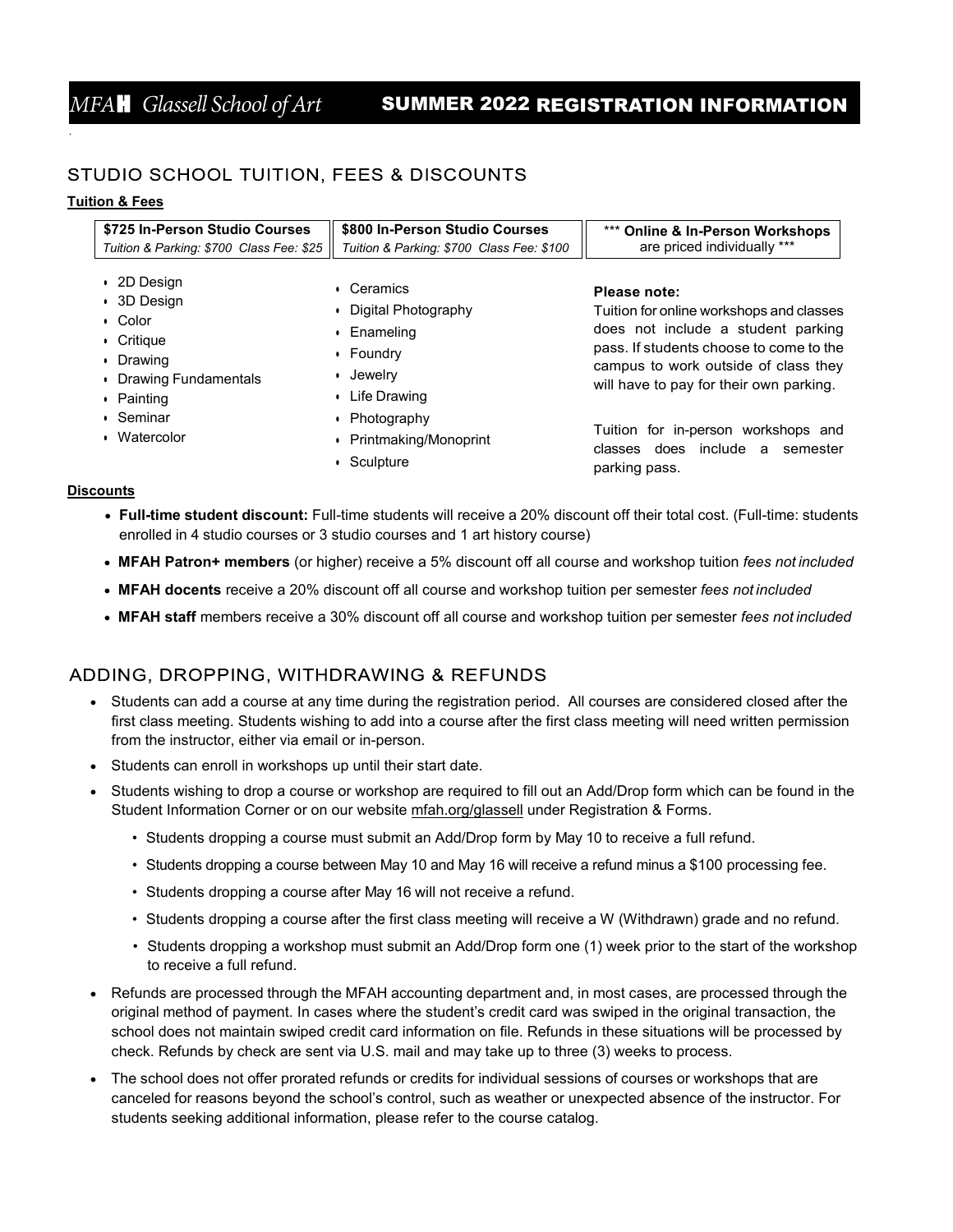*.*

# MFA**H** *Glassell School of Art* **SUMMER 2022 REGISTRATION INFORMATION**

# **COVID-19 SAFETY PROTOCOLS**

In response to safety concerns regarding COVID-19, the Glassell School of Art has instituted safety and cleaning protocols to help ensure the safety of our students, faculty and staff. All students must comply with our COVID-19 safety policies as listed below. The School reserves the right to amend or update these policies and procedures as necessary throughout the semester.

- Students are asked to monitor themselves in regard to social distancing and health, and are expected to consider the health of themselves and others before entering the building. The building will be cleaned and sanitized more frequently to ensure the safety of our students and instructors.
- Face masks are not required, they are encouraged for those students who wish to wear them. By registering for a class, students are committing to follow all current and future safety measures. Students who fail to follow safety instructions may be dismissed from the school, as outlined in the discipline policy.

# **CALENDAR OF IMPORTANT DATES: SUMMER 2022**

| Monday, March 28 | Registration for summer 2022 opens to new and continuing students.                                                                                     |
|------------------|--------------------------------------------------------------------------------------------------------------------------------------------------------|
| Friday, April 29 | Registration temporarily closes. Forms received between Friday, April 29 and Monday,<br>May 9 will be processed starting Tuesday, May 10               |
| Tuesday, May 10  | Registration period reopens to new and continuing students. Last day students can drop<br>studio courses and receive a full refund.                    |
| Monday, May 16   | Last day students can drop studio courses and receive a refund <i>minus a \$100 processing</i><br>fee. Last day students can enroll in studio courses. |
| Monday, May 23   | Summer semester begins                                                                                                                                 |
| Monday, May 30   | Memorial Day holiday, no classes held and Glassell offices closed                                                                                      |
| Monday, July 4   | Independence Day holiday (observed), no classes held and Glassell offices closed.                                                                      |
| Tuesday, July 26 | Summer semester end                                                                                                                                    |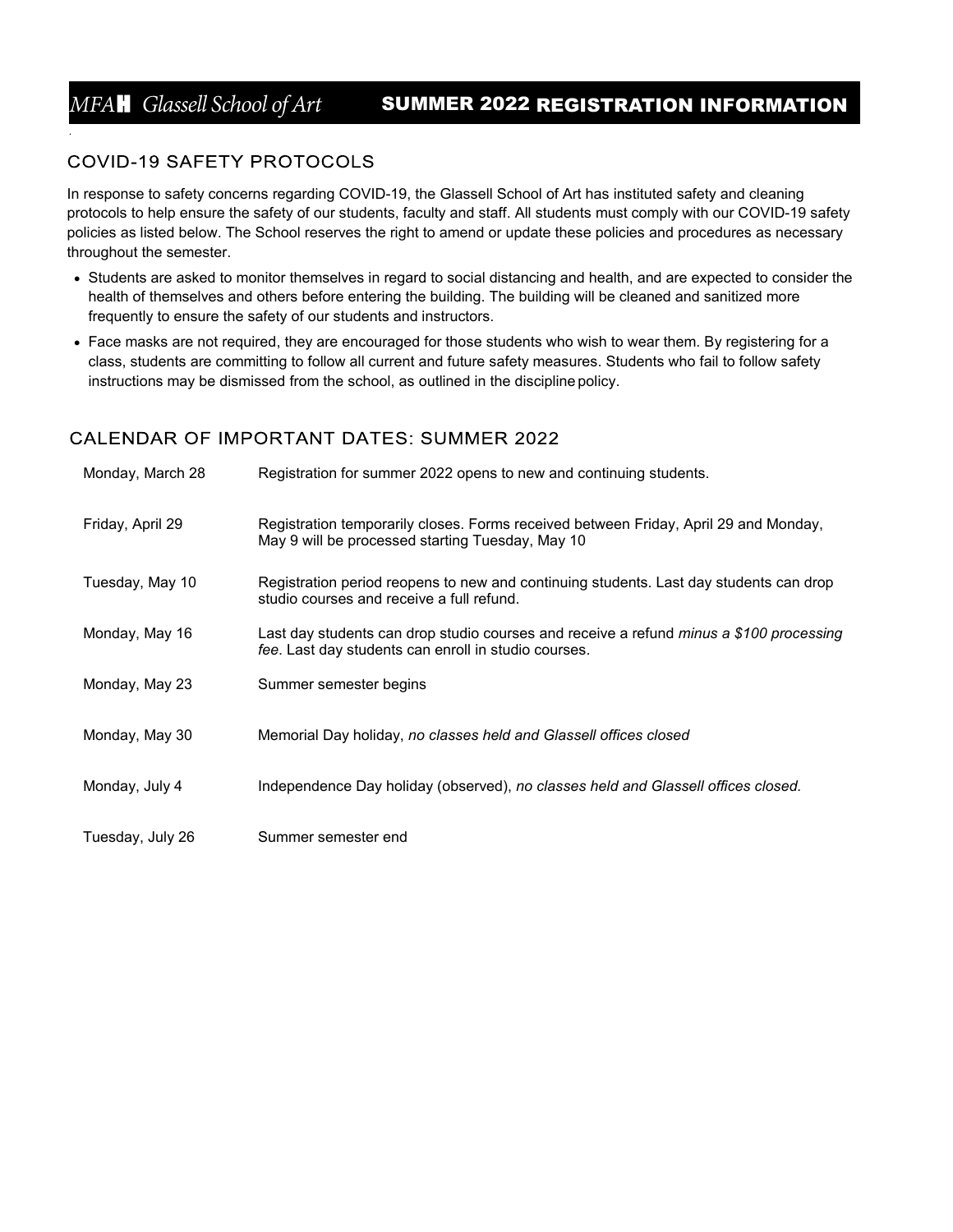# **2-D STUDIO COURSES**

### **2-D Design** 2DD 1303

| ZUU 1303          |      |                           |         |
|-------------------|------|---------------------------|---------|
| May 24 $-$ July 7 |      |                           |         |
| в                 | T/Th | $9:30$ a.m. $-12:30$ p.m. | Johnson |
| <b>NA</b>         | T/Th | $6:30 - 9:30$ p.m.        | Ponder  |

### **Drawing Fundamentals I**  DRF 1301

| May 23 - July 13 |     | No classes on May 30 and July 4 |         |
|------------------|-----|---------------------------------|---------|
| A                | M/W | $9:30$ a.m. $-12:30$ p.m.       | Ponder  |
| N                | M/W | $6:30 - 9:30$ p.m.              | Johnson |

### **Drawing Fundamentals II**

|  | DRF 1302 |
|--|----------|
|--|----------|

|   | May 24 – June 23 |                           |      |
|---|------------------|---------------------------|------|
| Α | T/Th/F           | $9:30$ a.m. $-12:30$ p.m. | Bise |

### **Color**

| <b>CLR 2306</b> |                   |                    |        |
|-----------------|-------------------|--------------------|--------|
|                 | May 24 $-$ July 7 |                    |        |
| A               | T/Th              | $1:00 - 4:00$ p.m. | Ruello |
| Onl             | T/Th              | $1:00 - 4:00$ p.m. | Ruello |

### **Beginning Life Drawing I & II**

|   | DRL 2310, DRL 2311 |                                 |          |
|---|--------------------|---------------------------------|----------|
|   | May $23 -$ July 13 | No classes on May 30 and July 4 |          |
| C | M/W                | $9:30$ a.m. $-12:30$ p.m.       | Barolini |

### **Int/Adv Figurative Mixed Media I & II Online**

|     |                   | DRA 3320. DRA 3321. DRA 4320. DRA 4321 |        |
|-----|-------------------|----------------------------------------|--------|
|     | May 24 $-$ July 7 |                                        |        |
| Onl | T/Th              | $9:30$ a.m. $-12:30$ p.m.              | Palmer |

### **Beginning Painting I & II**

|                    | PAI 2320, PAI 2321 |                                 |      |
|--------------------|--------------------|---------------------------------|------|
| May $23 -$ July 13 |                    | No classes on May 30 and July 4 |      |
| A                  | M/W                | $9:30$ a.m. $-12:30$ p.m        | Bise |

### **Int/Adv Painting I & II: Open Studio**

PAI 3320, PAI 3321, PAI 4320, PAI 4321 **May 24 – July 7 B** T/Th 1:00 – 4:00 p.m. Portman

### **Beginning Digital Photography I & II**

COM 2316, COM 2317 **May 24 – July 7** A T/Th 9:30 a.m. – 12:30 p.m. Ponder

### **Photography: Basic Camera/Darkroom Techniques**

| <b>PHO 1305</b>   |      |                    |                  |
|-------------------|------|--------------------|------------------|
| May 24 $-$ July 7 |      |                    |                  |
| N                 | T/Th | $6:30 - 9:30$ p.m. | <b>Blakemore</b> |

### **Beg/Int/Adv Photography I & II: Open Studio**

PHO 2305, PHO 2308, PHO 3305, PHO 3308, PHO 4305, PHO 4306 **May 23 – July 13** *No classes on May 30 and July 4* N M/W 6:30 – 9:30 p.m. Blakemore

# *MFA*H *Glassell School of Art* **SUMMER 2022 SCHEDULE OF CLASSES**

### **Int/Adv Photography I & II: Open Studio**

PHO 3305, PHO 3308, PHO 4305, PHO 4306 **May 27 – July 8**  C Friday 9:30 a.m. – 3:30 p.m. Blakemore

# **3-D STUDIO COURSES**

### **3-D Design**

3DD 1304 **May 24 – July 7** A T/Th 1:00 – 4:00 p.m. Garcia

### **Int/Adv Sculpture Mixed Media I & II: Open Studio** SCU 3333, SCU 3334, SCU 4333, SCU 4334

|   |                   | 300 3333, 300 3334, 300 4333, 300 4334 |      |
|---|-------------------|----------------------------------------|------|
|   | May $24 - July 7$ |                                        |      |
| B | T/Th              | $9:30$ a.m. $-12:30$ p.m.              | Hill |

### **Int/Adv Metalworking for Sculptors I & II: Open Studio**

SCU 3350, SCU 3351, SCU 4350, SCU 4351 **May 23 – July 13** *No classes on May 30 and July 4* A M/W 9:30 a.m. – 12:30 p.m. Garcia

### **Beg/Int/Adv Ceramics I & II: Open Studio**

| CER 2341, CER 3340, CER 3341, CER 4340, CER 4341 |                    |                                 |         |  |
|--------------------------------------------------|--------------------|---------------------------------|---------|--|
|                                                  | May $25 - July 18$ | No classes on May 30 and July 4 |         |  |
| N                                                | M/W                | $6:30 - 9:30$ p.m.              | Dennard |  |
| May 24 - July 7                                  |                    |                                 |         |  |
| R                                                | T/Th               | $9:30$ a.m. $-12:30$ p.m.       | Forster |  |
| ΝA                                               | T/Th               | $6:30 - 9:30$ p.m.              | Forster |  |

## **WORKSHOPS**

**ART HISTORY WORKSHOPS** 

### **Online Art History: The Art of Ancient Greece and Rome**

| AW409            |
|------------------|
| $T-F$            |
| 4 sessions:      |
| Tuition:         |
| No prerequisites |

10:00 a.m.–12:00 p.m. Tahinci *4 sessions: May 31* – *June 3* \$125

### **Online Art History: The Art of the Renaissance**

| AW234            |                          |         |
|------------------|--------------------------|---------|
| M-F              | 10:00 a.m. $-12:00$ p.m. | Tahinci |
| 5 sessions:      | June $6-10$              |         |
| Tuition:         | \$150                    |         |
| No prerequisites |                          |         |

### **Online Art History: Art-isms at the MFAH**

| AW351            |                         |         |
|------------------|-------------------------|---------|
| M-F              | 10:00 $a.m.-12:00 p.m.$ | Tahinci |
| 5 sessions:      | June $13 - 17$          |         |
| Tuition:         | \$150                   |         |
| No prerequisites |                         |         |

### **Cost to enroll in all three (3)** *Art History* **workshops: \$380**

**Enrollment in all three (3)** *Art History* **workshops will be counted as an Art History course credit.**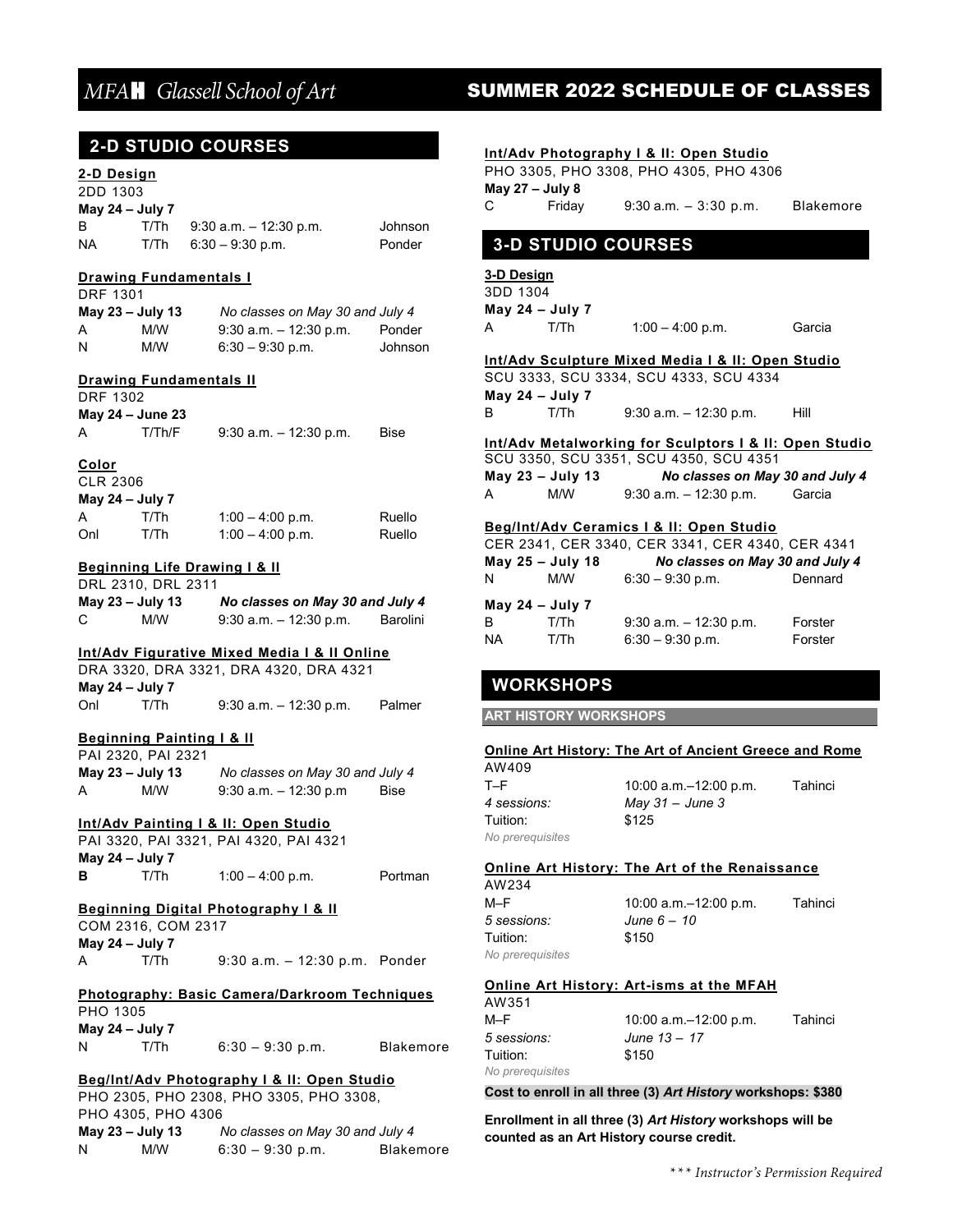### **2D WORKSHOPS**

AM/200

### **Mixed-Media: Writing and Fine Art**

AW426 T/Th 9:30 a.m. – 12:30 p.m Bise *7 sessions: June 28 – July 19* Tuition: \$420 *Prerequisites: Intermediate Painting*

### **Mixed-Media: Figurative Painting, Drawing, & Collaging**

| <b>AVVJUU</b> |                                                |        |
|---------------|------------------------------------------------|--------|
| M/T/W         | $9:30$ a.m. $-3:30$ p.m.                       | Palmer |
| 3 sessions:   | July 11 – 13                                   |        |
| Tuition:      | \$360                                          |        |
|               | No prerequisites or prior experience necessary |        |

*No prerequisites or prior experience necessary*

### **Printmaking: Photographic Screenprinting** AW418

| ,,,, <del>,</del> ,                            |                           |               |  |  |
|------------------------------------------------|---------------------------|---------------|--|--|
| M/W                                            | $9:30$ a.m. $-12:30$ p.m. | Johnson       |  |  |
| 7 sessions:                                    | May 23 – June 15          | No class 5/30 |  |  |
| Tuition:                                       | \$420                     |               |  |  |
| No prerequisites or prior experience necessary |                           |               |  |  |

### **Printmaking: Multimedia Printmaking**

| AW419       |                                                |              |
|-------------|------------------------------------------------|--------------|
| M/W         | $9:30$ a.m. $-12:30$ p.m.                      | Johnson      |
| 6 sessions: | June $20 -$ July 11                            | No class 7/4 |
| Tuition:    | \$360                                          |              |
|             | No prerequisites or prior experience necessary |              |

### **Watercolor: En Plein Air**

 $AMA24$ 

AW313

| <b>UNITE</b> |                                                            |      |
|--------------|------------------------------------------------------------|------|
| M/W          | $9:30$ a.m. $-12:30$ p.m.                                  | Kerl |
| 5 sessions:  | July 11 – July 25                                          |      |
| Tuition:     | \$300                                                      |      |
|              | Prerequisites: Beginning Painting or watercolor experience |      |

### **Photography: 7 Week Open Studio Session I**

| <b>UULO</b>                                                     |                           |                  |  |
|-----------------------------------------------------------------|---------------------------|------------------|--|
| T/Th                                                            | $9:30$ a.m. $-12:30$ p.m. | <b>Blakemore</b> |  |
| 7 sessions:                                                     | May $31 -$ June 21        |                  |  |
| Tuition:                                                        | \$425.00                  |                  |  |
| Prerequisites: Basic Darkroom Techniques or darkroom experience |                           |                  |  |

### **Photography: 7 Week Open Studio Session II**

| AW313-2     |                                                                 |                  |
|-------------|-----------------------------------------------------------------|------------------|
| T/Th        | $9:30$ a.m. $-12:30$ p.m.                                       | <b>Blakemore</b> |
| 7 sessions: | June $23$ – July 14                                             |                  |
| Tuition:    | \$425.00                                                        |                  |
|             | Prerequisites: Basic Darkroom Techniques or darkroom experience |                  |

### **Cost to enroll in both (2) Photography: 7 Week Open Studio Sessions I & II: \$800**.

### **Photography: Cyanotype Workshop** AW408

| <b>A</b>    |                    |         |
|-------------|--------------------|---------|
| Thursday    | $1:00 - 4:00$ p.m. | Michels |
| 7 sessions: | May 26 $-$ July 7  |         |
| Tuition:    | \$420              |         |

*No prerequisites or prior experience necessary. Students must have existing film negatives or a digital camera. Photoshop skills are encouraged, not required.*

# *MFA*H *Glassell School of Art* **SUMMER 2022 SCHEDULE OF CLASSES**

### **CERAMICS & SCULPTURE WORKSHOPS**

### **Ceramics: Raku Firing**  $111248$

| AW 348      |                                                                            |          |
|-------------|----------------------------------------------------------------------------|----------|
| Thursday    | $1:00 - 4:00$ p.m.                                                         | Oloshove |
| 7 sessions: | May $26 - July 7$                                                          |          |
| Tuition:    | \$425                                                                      |          |
|             | Prerequisites: Beginning Ceramics or equivalent.                           |          |
|             | *Workshop is intended for students at the intermediate and advanced level* |          |
|             |                                                                            |          |

### **Ceramics: Wheel Throwing Workshop Session I**

| AW347-1     |                           |          |
|-------------|---------------------------|----------|
| Friday      | $9:30$ a.m. $-12:30$ p.m. | Oloshove |
| 7 sessions: | May $27 - July 8$         |          |
| Tuition:    | \$425                     |          |
|             |                           |          |

*No prerequisites or prior experience necessary*

### **Ceramics: Wheel Throwing Workshop Session II**

| AW347-2                                        |                           |          |
|------------------------------------------------|---------------------------|----------|
| Saturday                                       | $9:30$ a.m. $-12:30$ p.m. | Oloshove |
| 7 sessions:                                    | May 28 – July 9           |          |
| Tuition:                                       | \$425                     |          |
| No prerequisites or prior experience necessary |                           |          |

### **Cost to enroll in any two (2) Oloshove workshops: \$800**

### **Ceramics: Special Projects**

| AW422       |                                                 |              |
|-------------|-------------------------------------------------|--------------|
| Monday      | $9:30$ a.m. $-12:30$ p.m.                       | Dennard      |
| 7 sessions: | June $6 -$ July 25                              | No class 7/4 |
| Tuition:    | \$425                                           |              |
|             | Prerequisites: Beginning Ceramics or equivalent |              |

### **Ceramics: Enhanced Surface & Coloration**

| AW 176                                          |                           |         |
|-------------------------------------------------|---------------------------|---------|
| Wednesday                                       | $9:30$ a.m. $-12:30$ p.m. | Dennard |
| 7 sessions:                                     | May 25 – July 6           |         |
| Tuition:                                        | \$425                     |         |
| Prerequisites: Beginning Ceramics or equivalent |                           |         |

### **Cost to enroll in both Dennard workshops: \$800**

### **Sculpture: Patination**

| AW420       |                                                |                      |
|-------------|------------------------------------------------|----------------------|
| Monday      | $1:00 - 4:00$ p.m.                             | Garcia               |
| 7 sessions: | May 23 – July 18                               | No class 5/30 or 7/4 |
| Tuition:    | \$425                                          |                      |
|             | No prerequisites or prior experience necessary |                      |

### **Sculpture: Mold-Making Casting Concepts**

| AW410       |                                                |        |
|-------------|------------------------------------------------|--------|
| Wednesday   | $1:00 - 4:00$ p.m.                             | Garcia |
| 7 sessions: | May 25 – July 6                                |        |
| Tuition:    | \$425                                          |        |
|             | No prerequisites or prior experience necessary |        |

### **Cost to enroll in both (2) Sculpture workshops: \$800**